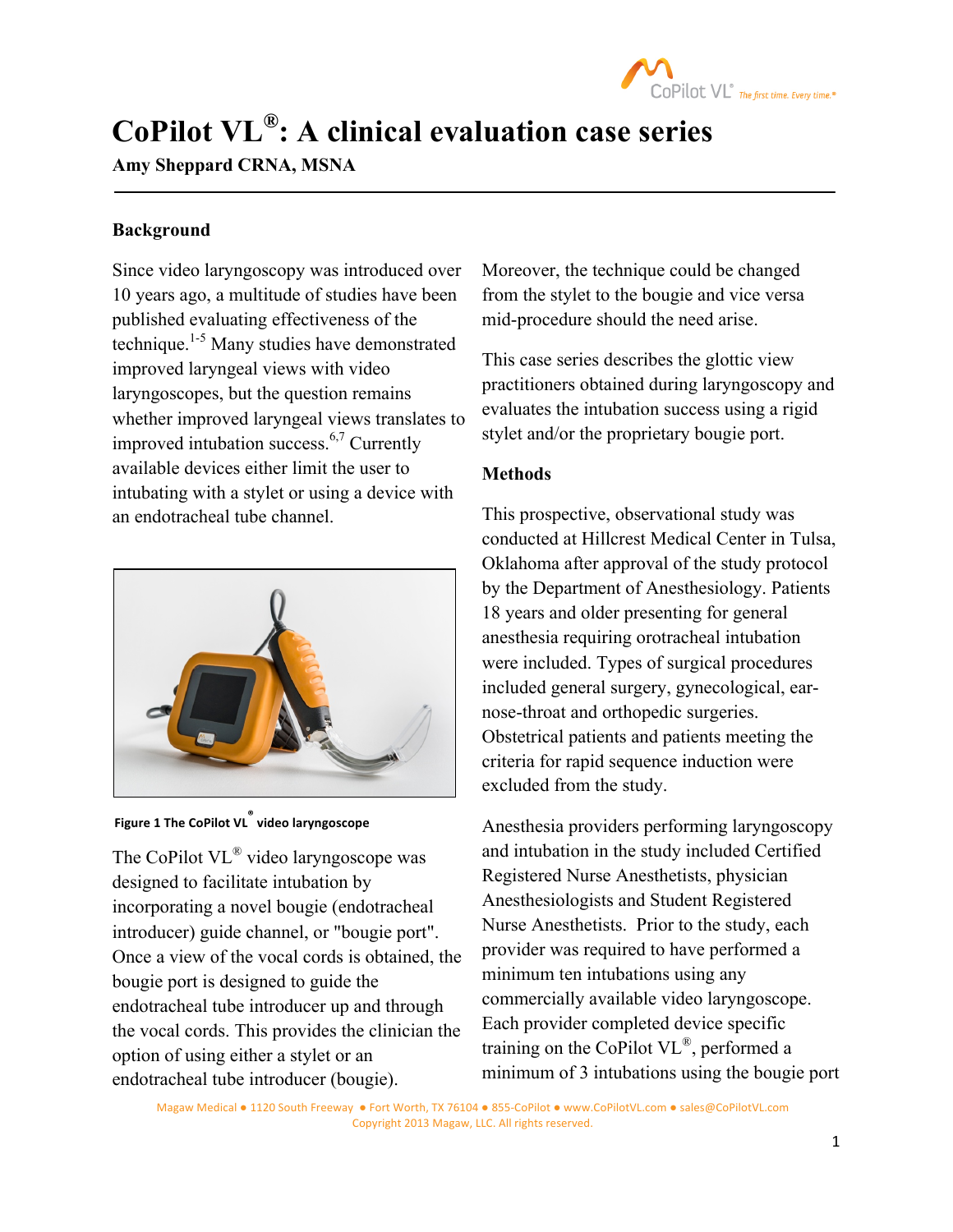

with a bougie and 3 intubations using the rigid stylet inserted within the endotracheal tube.



**Figure 1 The CoPilot VL® rigid stylet**



**Figure 2 The CoPilot VL® disposable sheath with bougie**

Data recorded for each subject included age, gender, American Society of Anesthesiologists (ASA) classification reference, height, weight, thyromental distance, Mallampati score, mouth opening, cervical spine range of motion and history of any difficult intubation. <sup>8-10</sup>

Standard monitors (electrocardiogram, pulse oximetry, noninvasive blood pressure and skin temperature) were applied and patients were pre-oxygenated with 100% oxygen for 3-5 minutes prior to induction of anesthesia. Selection of induction drugs and doses were at the discretion of individual practitioner. Neuromuscular blockers were administered to all subjects in the study for induction, laryngoscopy and intubation. Cormack/Lehane (C/L) grade views, success of intubation and time to intubation were recorded.<sup>11</sup> Time to intubation began when the disposable sheath

was introduced into patients' mouth and ended when end-tidal carbon dioxide was detected by mass spectrometry. Intubation times were recorded by a Registered Nurse. When using the bougie port, the bougie was loaded into the sheath prior to introducing the sheath into the patients' mouth. Data collected post-intubation from the laryngoscopist included presence or absence of fog, clinicians' perception of ease of use and any patient complications noted at the time of intubation. Data were recorded by the intubating clinician on a data collection form designed for this case series.

In the first phase of the series, 48 patients were intubated using the proprietary rigid stylet within an endotracheal tube. The second phase consisted of 46 patients intubated using the CoPilot bougie and the CoPilot VL® bougie port.

Data were collected between November 2012 and February 2013.

| ۰,<br>٠<br>۰. |
|---------------|
|---------------|

| <b>Patient Characteristics</b>                    |                  |  |
|---------------------------------------------------|------------------|--|
|                                                   |                  |  |
| Age (yr)                                          | $50 + 18$        |  |
| Gender (male/female)                              | 41/53            |  |
| Height (cm)                                       | $168.8 \pm 11.6$ |  |
| Weight (kg)                                       | $88.7 \pm 23.3$  |  |
| Body mass index (BMI)                             | $30.9 + 7.6$     |  |
| Mallampati score (I/II/III)                       | 65/27/2          |  |
| Thyromental distance <3 (fingerbreadths) 10       |                  |  |
|                                                   |                  |  |
|                                                   |                  |  |
|                                                   |                  |  |
| Reduced mouth opening (<3 cm)<br>Reduced neck ROM | 8<br>14          |  |

Values are mean  $\pm$  standard deviation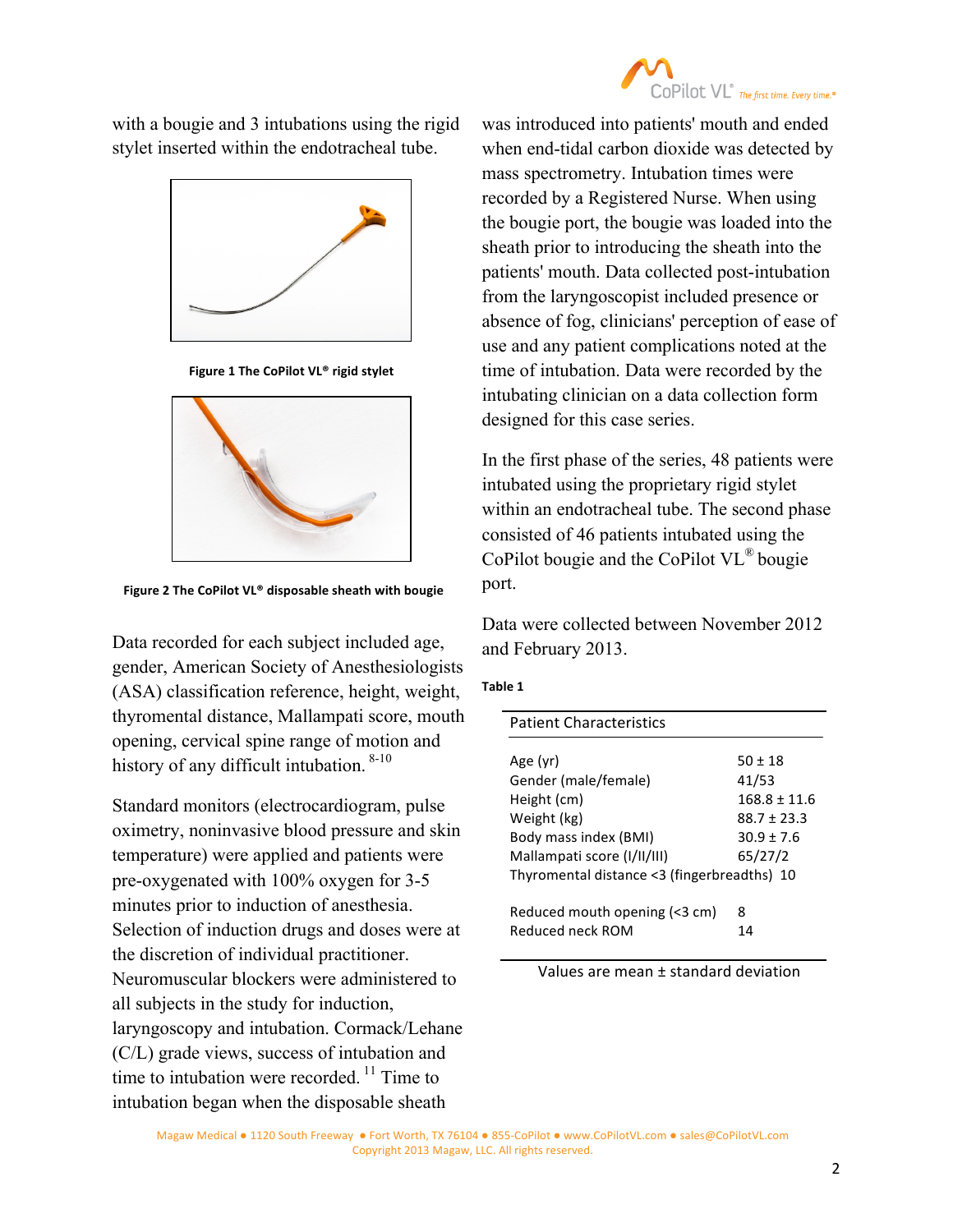

#### **Results**

Data were collected on 94 patients with successful tracheal intubation on all patients. Eleven providers used the CoPilot  $VL^{\otimes}$  during the course of the case series, including one physician Anesthesiologist, nine Student Registered Nurse Anesthetists, and two Certified Registered Nurse Anesthetists. C/L grade view 1 was obtained in 96% of patients, and a C/L grade 2 view was obtained in 4%. One minor tongue laceration was reported. The endotracheal cuff was torn during intubation on one patient. The endotracheal tube was exchanged using a bougie. No significant adverse outcomes were reported.

Average time to intubation with the styleted endotracheal tube was 30 sec  $\pm$  8 sec (n=47). Time to intubation was not documented on 3 records. Average time to intubation using the bougie port was  $37 \text{ sec} \pm 13 \text{ sec}$  (n=39). Time to intubation was not documented on 3 records.

Use of the CoPilot VL<sup>®</sup> was noted to be "easy" or "very easy" on 98% of provider evaluations. There were 5 reports of a dark image on the display. There were no reports of fog.

#### **Table 2**

| Evaluation                   | Yes | N٥ |
|------------------------------|-----|----|
| Was the ETT easy to place?   | 82  |    |
| Was the device easy to use?  | 94  |    |
| Did the device function as   |     |    |
| expected?                    | 92  | 1  |
| Was the light bright enough? | 88  | 5  |
| Were there any problems      |     |    |
| with fog?                    |     |    |
|                              |     |    |

#### **Discussion**

Many studies of video laryngoscopes have demonstrated significantly enhanced laryngeal views when compared to direct laryngoscopy. The mean time to intubation with a styleted endotracheal tube using the CoPilot  $VL^{\otimes}$  in this case series was  $30 \pm 8$  sec. In a study comparing the Glidescope® to direct laryngoscopy, mean time to intubation was 46 seconds.<sup>12</sup> The CoPilot VL<sup>®</sup> provides excellent C/L views with the ability to quickly and successfully secure the airway.

C/L grade 1 views were obtained in 96% and grade 2 views in 4% of the patients in this study. Reported C/L views using the Glidescope<sup>®</sup> were 88% grade 1 and 12% grade 2 in a demographically similar patient population . 13,14 The time to intubation is also similar to other studied devices.<sup>15-18</sup>

One study patient provided a letter from an anesthesia provider describing a previous failed intubation with direct laryngoscopy. With the CoPilot VL<sup>®</sup>, a C/L grade 1 view was obtained and the patient was intubated utilizing the bougie port in 32 seconds.

Limitations to this observational case series include lack of randomization, nonconsecutive enrollment and sample size. Data collection was consistent, prospective and participants adhered to a standard protocol. Randomized, controlled studies in multicenter patient populations are needed to further evaluate the benefits of utilizing the CoPilot VL® for routine laryngoscopy and intubation.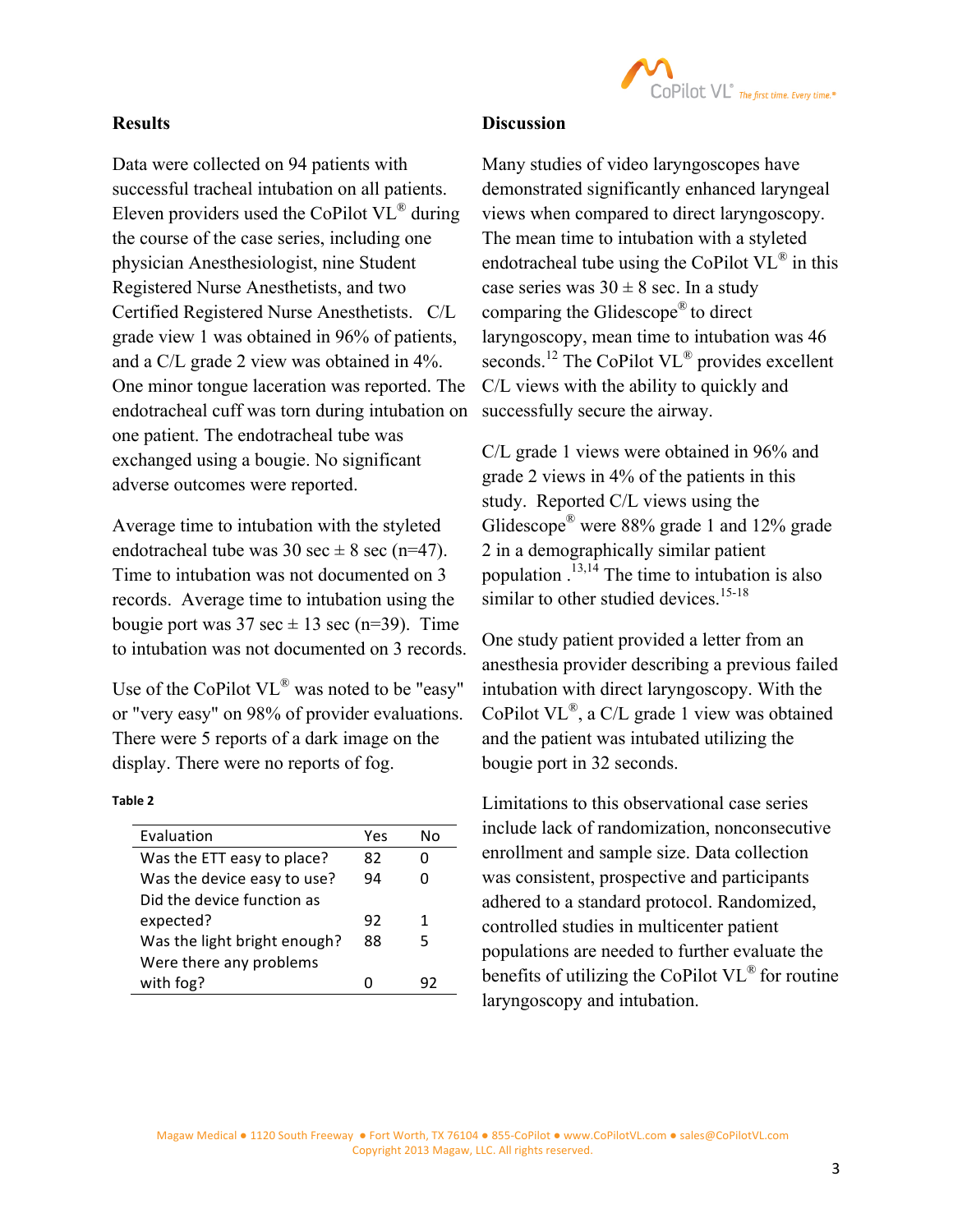

**Acknowledgments:** We would like to thank the Department of Anesthesiology at Hillcrest Medical Center, Tulsa OK for their support and participation in the study. Thanks to Jeff Hensley, CRNA for coordinating the study. Thanks to Monica Jenschke, CRNA, PhD for editing assistance.

Amy Sheppard CRNA MSNA is cofounder and COO of Magaw Medical, manufacturer of the CoPilot VL®.

### **References**

- 1 Suzuki AY, Katsumi N, Kunisawa T, Sasaki R, Hirota K, Henderson JJ, et al. The Pentax-AWS((R)) rigid indirect video laryngoscope: clinical assessment of performance in 320 cases. Anaesthesia. 2008;63(6):641-7.
- 2 Cooper RM, Pacey JA, Bishop MJ, McCluskey SA. Early clinical experience with a new videolaryngoscope (GlideScope) in 728 patients. Canadian Journal of Anaesthesia. 2005;52(2):191-8.
- 3 Aziz MG, Healy D, Kheterpal S, Fu RF, Dillman D, Brambrink AM. Routine clinical practice effectiveness of the Glidescope in difficult airway management: an analysis of 2004 Glidescope intubation, complication, and failures from two institutions. Anesthesiology. 2011;114:34-41.
- 4 Jungbauer A, Schumann M, Brunkhorst V, Borgers A, Groeben H. Expected difficult tracheal intubation: a prospective comparison of direct laryngoscopy and video laryngoscopy in 200 patients. British Journal of Anesthesia. 2009;102:546-50.
- 5 Marrel J, Blanc C, Frascarolo P, Magnusson L. Videolaryngoscopy improves intubation condition in morbidly obese patients. European journal of Anaesthesiology. 2007;24(12):1045-49.
- 6 Niforopoulou P, Pantazopoulos I, Demestiha, Koudouna E, Xanthos T. Videolaryngoscopes in the adult airway management: a topical review of the literature. Acta Anaesthesiol Scand. 2010;54(9):1050-61.
- 7 Griesdale DE, Liu D, McKinney, J, Choi P. Glidescope video laryngoscopy versus direct laryngoscopy for endotracheal intubation: a systematic review and meta analysis. Canadian Journal Anaesthesia. 2012 59(1): 41-52.
- 8 ASA Saklad M. Grading of patients for surgical procedures. Anesthesiology 1941;  $2:281-4.$
- 9 TM distance Patil VU, Stehling LC, Zauder HL. Fiberoptic endoscopy in anesthesia. Chicago: Year Book Medical Publishers, 1983.
- 10 Mallampatic SR, Gatt SP, Gugino LD, et al. A clinical sign to predict difficult tracheal intubation: a prospective study. Canadian Journal of Anesthesia. 1985;32:429-34.
- 11 C/L Cormack RS, Lehane J. Difficult tracheal intubation in obstetrics. Anaesthesia 1984;39:1105-11.
- 12 Sun DA, Warriner CB, Parson DG, Klein R, Umedaly HS, Moult M. The Glidescope Video Laryngoscope: randomized clinical trial in 200 patients. British Journal of Anaesthesia. 2005; 94(3):381-84.

Magaw Medical . 1120 South Freeway . Fort Worth, TX 76104 . 855-CoPilot . www.CoPilotVL.com . sales@CoPilotVL.com Copyright 2013 Magaw, LLC. All rights reserved.